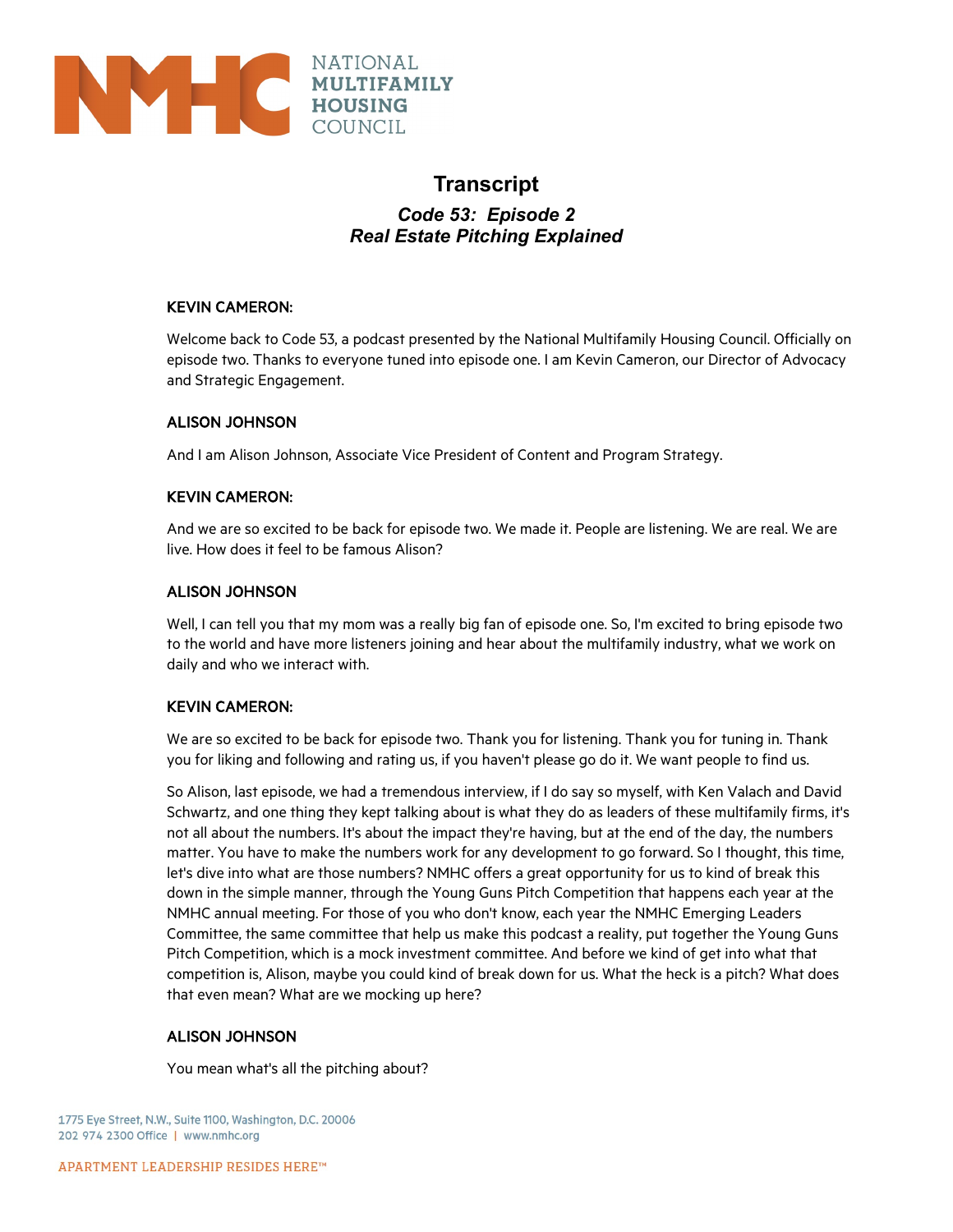Exactly. That was a good one.

#### ALISON JOHNSON

Oh, thank you. It took me a couple of minutes to think of it, but I'm glad I did.

#### KEVIN CAMERON:

Nailed it.

## ALISON JOHNSON

Nailed it! What is a real estate pitch? I mean, the term gets thrown around quite frequently and anyone who has worked in finance before, or if you're paying attention to what is happening in the financial world, capital money moves freely and goes to places and invests. So, a pitch in this instance, with respect to commercial real estate investments, are when an owner or a developer has a project, a specific asset, for which they are trying to receive private equity funding. And that means, they're going out to institutional investors, or if they are a REIT themselves, and they are trying to present this project for investment, from their own portfolio. So, a pitch tells you about the deal, it is something that is like where the asset is, where the market is located, what the sub market is, specific things about the asset itself, information about the business plan on how you'd like to invest the money. More importantly, what kind of revenues or income streams happen within that property, or will need to happen within that property to seek a return on the money that you've invested.

And then also you have an entire outline of the financing of the deal itself, from beginning investment partners to equity and debt to continuing operations. So, you outline the financial plan or business plan. And then all of this is also wrapped up in a pitch about who you are as a credible vehicle, fiduciary for the money that you're asking to be invested in this deal.

#### KEVIN CAMERON:

So, it's basically like, "I've got this building. I either want to develop or redevelop, I need your money. And this is why."

#### ALISON JOHNSON

Exactly. And in this instance, the pitch competition is in front of an investment committee. An investment committee is a special vehicle of an asset manager, or a REIT, or a private equity fund, that has an investment strategy that this committee then reviews all pitches or applications for funds to decide whether or not, that is a good investment vehicle for them to distribute monies into, to obtain or reach their own investment goals.

## KEVIN CAMERON:

So, they're the really smart gatekeepers to the bank account?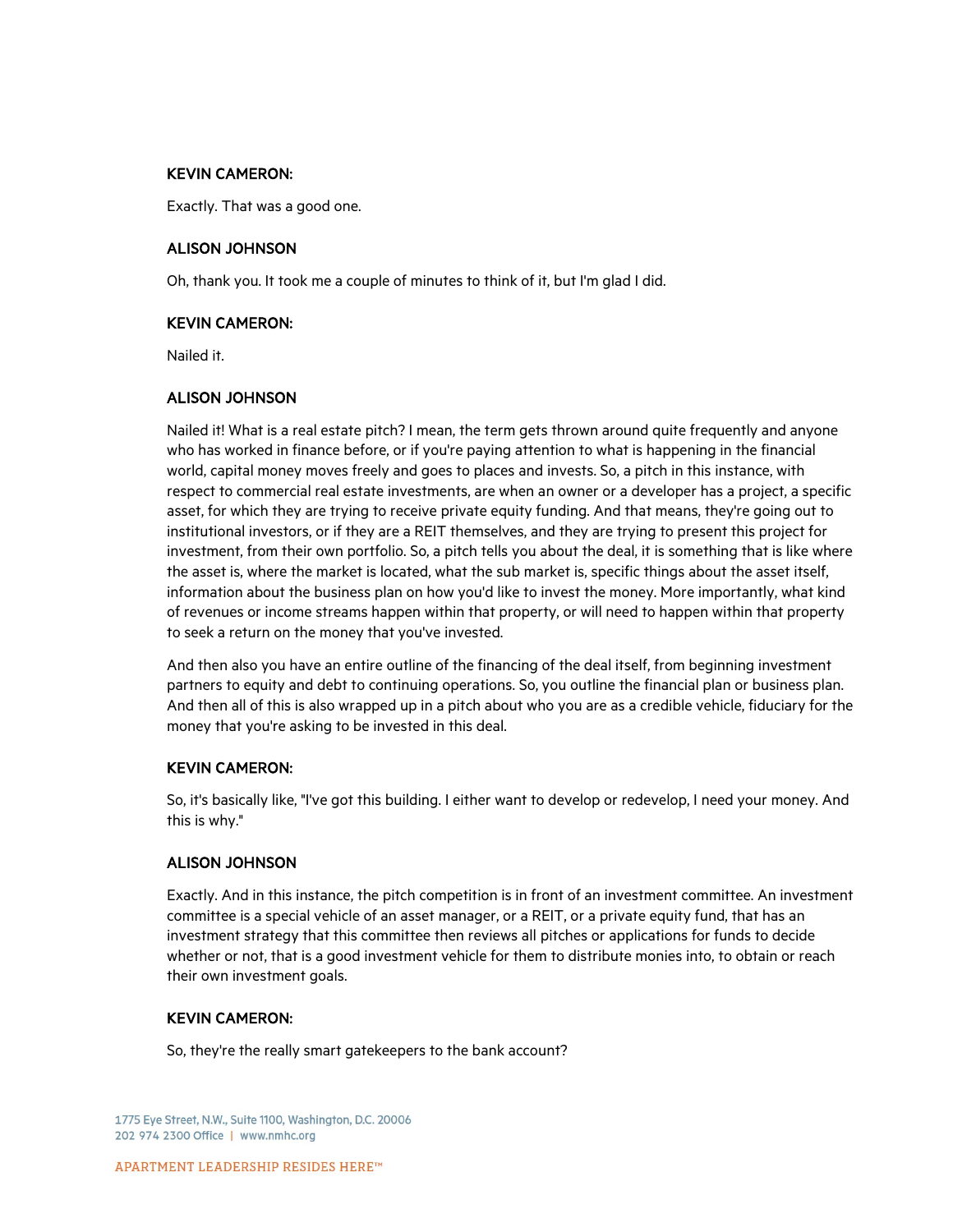#### ALISON JOHNSON

They are gatekeepers to the bank account, absolutely. And there are people who come from the company who come from other LPs, or limited partners or general partners. There are people on operations teams, people on the actual construction team and always involved is the chief investment officer or chief financial officer.

## KEVIN CAMERON:

That's great. I mean, it really seems like a lot of companies and we'll kind of get into this, spoiler alert, a little later, but there's a wide breadth of expertise in these committees to make sure, because they are judging, these are large investments that they're making, either in these development or redevelopment deals. If you're going to put a lot of money into this, you need to make sure it's going to work.

## ALISON JOHNSON

Yes. I mean, in the end, you need to make sure that it is a safe investment, but also that the project that you were specifically investing in, it has good intentions. That you are investing in a way that benefits the people that are going to live in it, the people who are working in that building and your organization, in general.

## KEVIN CAMERON:

I mean that, tying it back to what David and Ken said in episode one, that we are building communities. We, the multifamily industry, are so unique that we are not just building a building to do a bunch of things. We are building homes and communities, and this investment that's before these ICs, is going to be part of a living, breathing community, at one point.

#### ALISON JOHNSON

That's right.

## KEVIN CAMERON:

So, now taking that and relating it back to the Young Guns Pitch Competition, basically what happens is, we take that entire process you just described and shrink it down and put it on stage.

## ALISON JOHNSON

Yes, that's exactly what it is. It's honey, I shrunk the pitch.

#### KEVIN CAMERON:

So, the Emerging Leaders committee, it sends out a search for applications for folks to apply for this competition, and they are given a mock pitch. They're given an investment. They are given, for instance this year, they were given a value add deal, in just outside of Atlanta and they were charged with coming up with that pitch. Why should we invest in, and not just why should we invest in this asset, but in the way their plan describes, I think that's the key here, is that all the pitchers were given the same asset to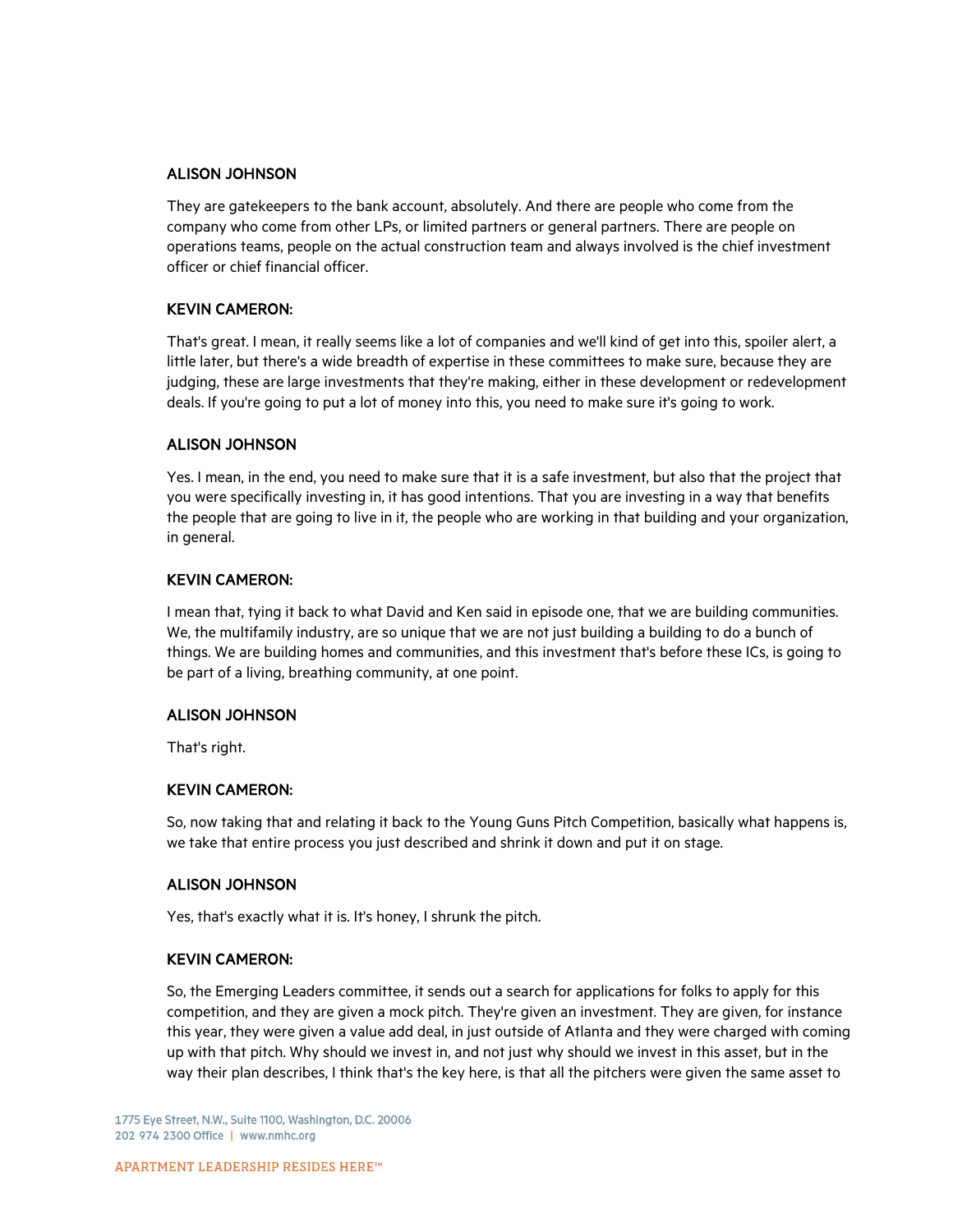come up with a plan for and present to three judges who are senior executives, in their own right, in their own companies.

## ALISON JOHNSON

Yeah. And that's what makes this competition really fun. And we'll talk later on in our episode with some of the organizers on the EL committee, specifically Field Stern of Redwood Capital Group, who is the chair of the EL committee, this year and Rishi Gupta, of Eagle Rock Properties, who led the program committee that reorganized and structured the pitch competition. The whole purpose and intent really, of using a single case study was to give everyone who was participating in the competition, a level playing field, the same deal, the same market and the same information from which each of them could use their own financial acumen and creativity to design an investment vehicle that the investment committee could review objectively.

## KEVIN CAMERON:

Well, before we hear from Field and Rishi, I had the pleasure of sitting down with the winning pitcher, Clayton Williams of Carter-Haston and one of the esteemed judges, Laurie Baker of Camden, who is also one of, NMHC's newest officers, we are so happy to have her on board to break down what the competition was, and then see from Laurie's perspective as a judge, what she was looking for and what she does look for as a member of Camden's investment committee, when she goes into this meeting and from Clayton's perspective as a pitcher, on how he broke down this deal and what he was looking for to help his plan stand apart from the other competitors. So, if we're good, let's dive right into what we had to talk about with Laurie and Clayton.

#### ALISON JOHNSON

Let's do it.

## KEVIN CAMERON:

So, I had the pleasure of sitting down with Laurie Baker, chief operating officer at Camden, who is one of the judges of this year's Young Gun Pitch Competition. And for those who were interested in speaking to the heavy hitters that were on the stage, as part of this mock investment committee, that these folks were pitching to, we had Sue Ansel, the CEO of Gables Residential and Ricardo Rivas, the CEO of Allied Orion.

#### ALISON JOHNSON

Quick fact, did you know that Ricardo Rivas was actually a young gun pitcher when this competition first started?

## KEVIN CAMERON:

Pretty impressive. So, as you can see, there are, this is not for the faint of heart. You really had to put yourself on the line for this, which speaks to the caliber of individual that was stepping up to participate.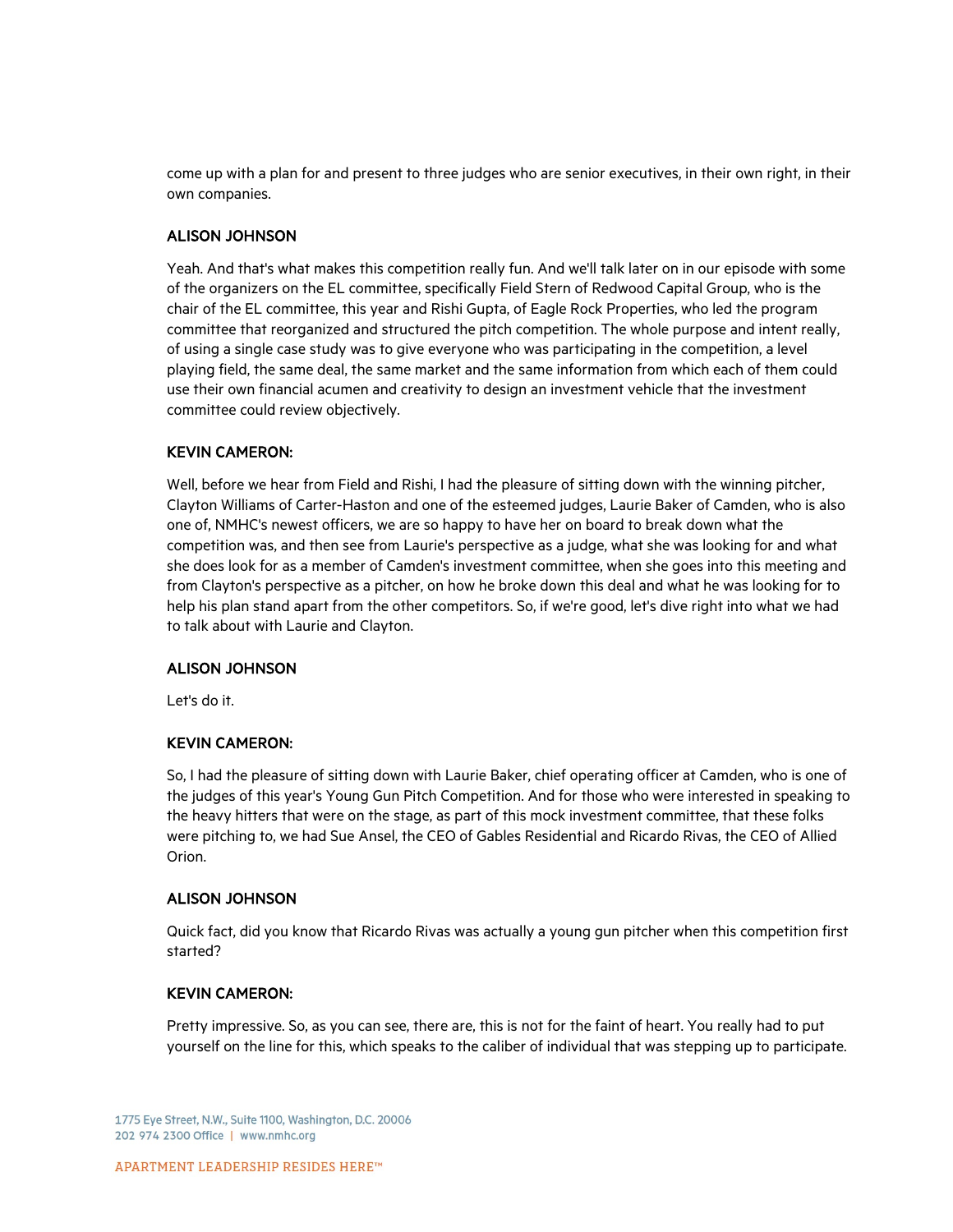And speaking of that, I also got a chance to talk with Clayton who won the competition, Clayton Williams of Carter-Haston.

So, I wanted to first talk about Laurie in her experience. She is a member of Camden's investment committee. She has been a member of Camden's investment committee since they set up their first investment fund. So, she has a wide range of experience in these sorts of settings. And I think some interesting notes about her experience, is that, Laurie is deeply involved in the operation side of Camden. And that's the perspective she brings to the committee at Camden and what she was looking for in the pitches she heard. I'll let her speak for herself about what she was looking for in a pitch and what she looks for in the pitches she hears from the investment committee.

## LAURIE BAKER:

You're really looking at, in every case, whether or not, the assumptions, the underlying assumptions, live up to your thesis, as well as, can we execute and given our experience as a pretty savvy operator, we know that we can create value with our management teams and our platform, but the numbers have to work. In the end, you have to not only have a quality asset, but you got to be able to generate returns that make sense. And mitigating all the risk, I mean, you can take a look at all of those things, but it's got to be sound. And so that's kind of how we approach it. What does it take to run the asset in order to get the return that you're looking at?

One of the things I shared and I've learned this from joining the investment committee, is it used to be a lot of people are looking at the numbers, they're looking at the details from an engineering standpoint, what are any challenges with the building? But one of the things you have to understand, and I encourage all the members in the room, is you got to go talk with your operations teams. They're the ones that have to run it, and they got to be able to execute on whatever assumptions you have in those numbers. So, you better go figure out, whose your experts on your team, because that's ultimately how you harvest this value these days.

## KEVIN CAMERON:

So, as you can see for Laurie, it's not just about the numbers, as we talked about earlier, it's really making the asset work. I mean, if you look at Camden's strategy, they are longterm holder, they hold their assets for 10 to 15 years. They're not looking for a quick turnaround. So, Laurie is really coming in from her perspective, looking at, how is this asset going to operate and run?

#### ALISON JOHNSON

And I think that's an important point that Laurie raises here, is that the investment committee, and not just at Camden, you could probably say more broadly, the investment committee is looking at the long term value or to their hold point for their investment in a property throughout its life cycle. How are they going to own and operate this property? So it isn't only the dollars that they're putting in, it's the dollars that will be cycled through this building in order to keep the water flowing, the energy on, and help people move in and out of the property.

## KEVIN CAMERON: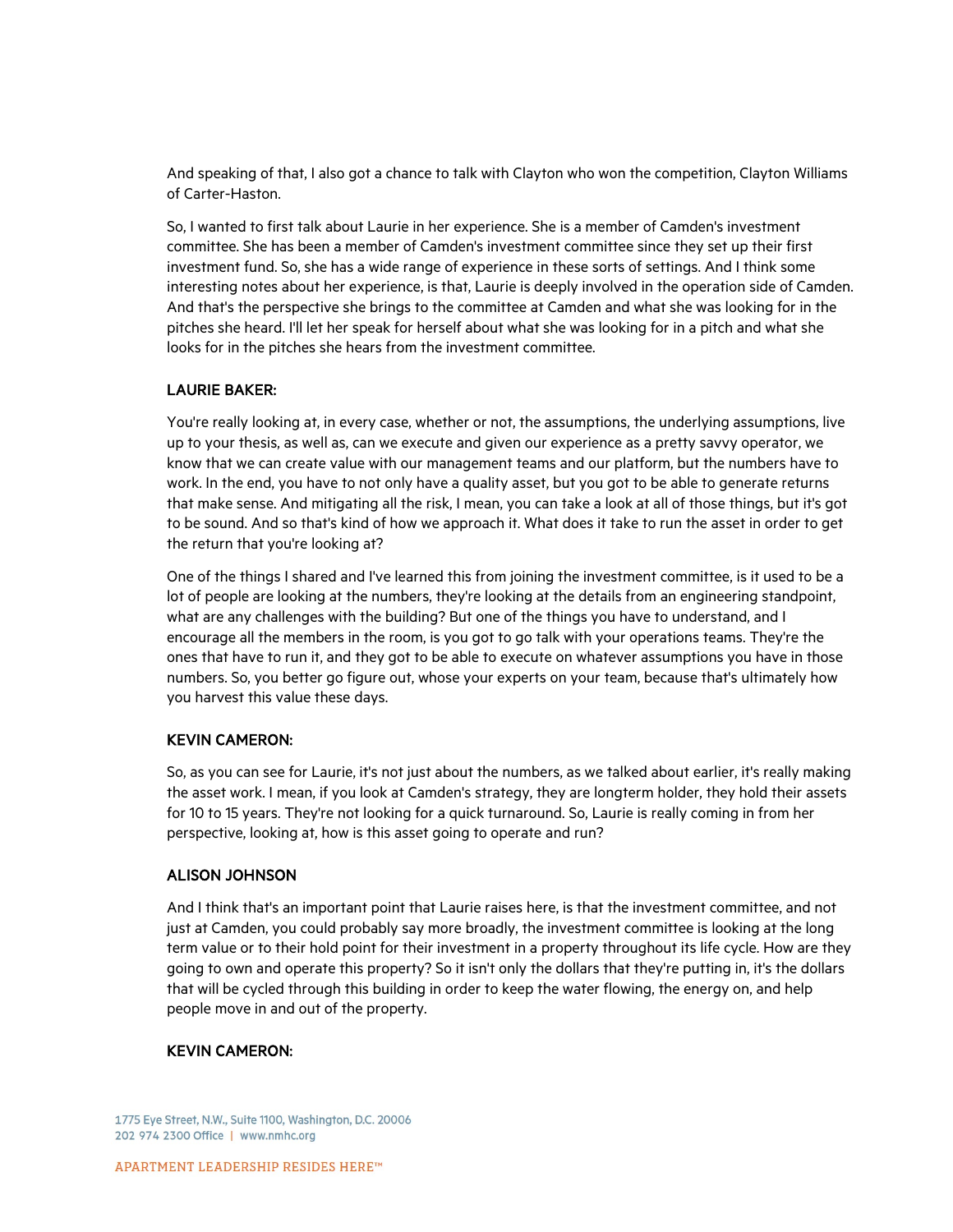Yeah, and I think, stepping into the shoes of someone like Clayton, who is pitching it, you have to look at all those aspects. It's not just saying, "All right, write me however many million dollar check and let's buy this building and we're going to make so much money." You've got to look at all the factors, where are there opportunities, where are there challenges?

So, let's go right in and let's hear, Clayton had some interesting things to say about what he looks for, because he actually does, he's part of the acquisitions team at Carter-Haston, so he does this for a living, going in finding and identifying assets to, for potential investment for Carter-Haston. So, I want to play a little bit of what he said he was looking for at the asset for this competition.

## CLAYTON WILLIAMS:

Yeah. I really approach this how we would typically look at a normal investment. So, did the underwriting put the pitch deck together. I would say the main difference between this approach here, versus a normal deal that we would be working on was I tried to really focus on certain aspects of the business plan that I thought would be different compared to some of the other candidates, which is what I had seen in past years, seeing the competition, where it seemed like the people who had won were either had a development property that had higher yields, but if it was a value add or more an actual acquisition, there was usually some differentiating factor that made that person win. The one piece that was the most difficult and different than a normal kind of investment you would be working on in real time, was you didn't actually get to go tour the property, tour the comps, which is one thing that we, as a firm, like we've got the property management and the operational background, as well, with our firm.

So, when we're working on any type of investment opportunity, it's not just the acquisition folks that are going in and touring, we've got our actual property management teams, our construction teams, and those people really help us get a good gauge for this, for example, is a value add so, our construction teams give us a better understanding of what we should expect from a cap ex standpoint, from a cost. And then just we may have a tenured property management person that's located, locally, that will come tour the market with us and maybe know people that are working at some of the comps, which really gives us a good insight into really what the market's doing and how the comps are performing.

#### KEVIN CAMERON:

So, as Clayton says, you really got to know this asset insight and out, as we were just saying, it's not just about the money it's about operating. We are investing in homes and communities that need to operate and provide a service for their residents. It's different from investing money in the stock market and just hoping the line goes up.

#### ALISON JOHNSON

Right. I mean, there is something to be said about the real estate industry and how it approaches investments, while there's constantly this perception that real estate developers are almost like wild catters, Looking for dirt to turn or properties to turn over. That is not a holistic look at real estate investors. They are, yes, looking at valuations and returns, but they are looking at the integrity of a property, and how they can contribute to that asset in a way that sustains that property's value and connection, in the community.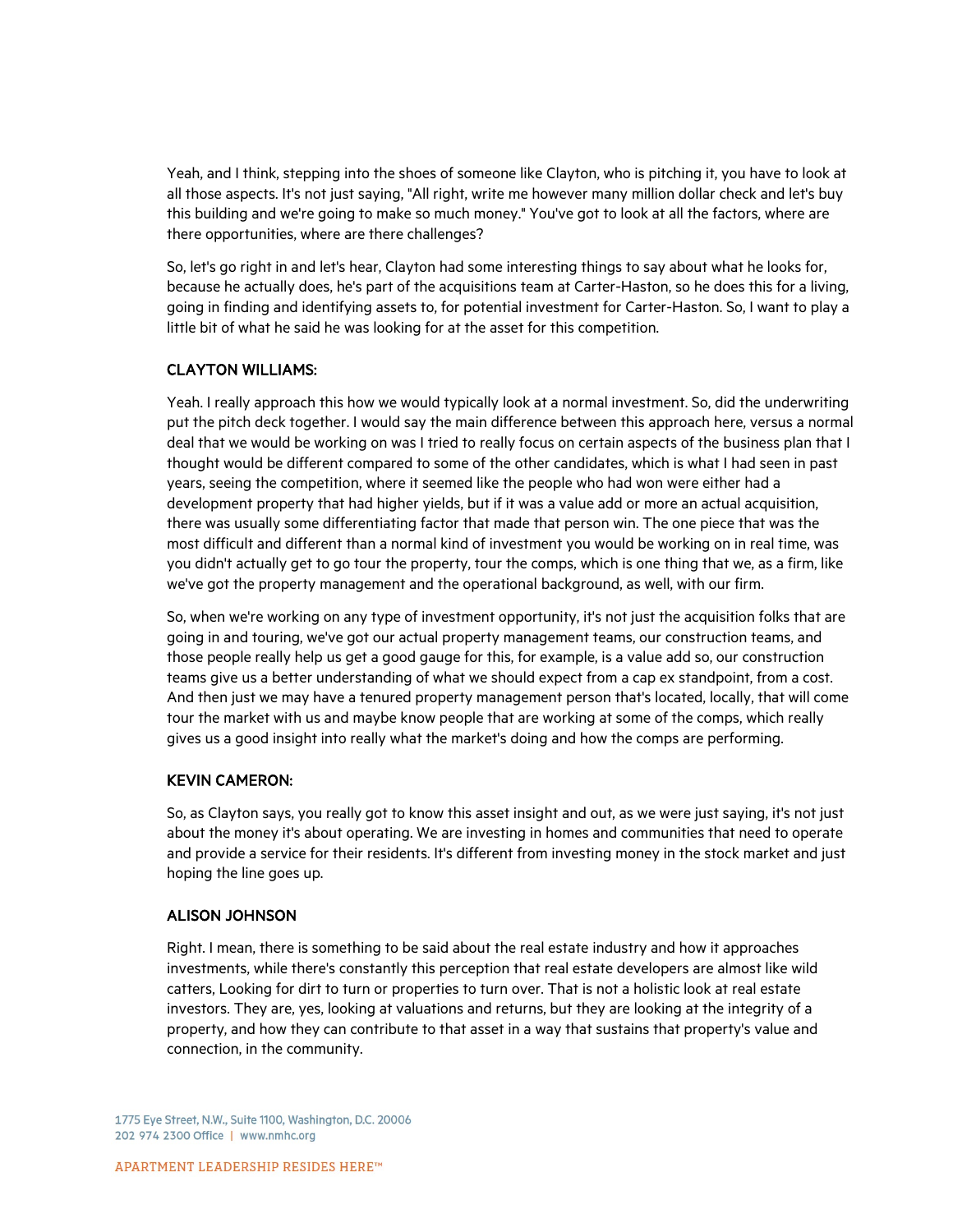Yeah. And not just sustains the property, but lets, multi family is so unique, that we are providing homes for people. It's not just an office or a storefront that's going to be open during business hours, this is where someone lives, works, now with the post pandemic, people are working at home, live at home, feeding their kids, raising their kids. I mean, it's really high stakes. So, you got to really look at all of the possible opportunities that an investment might bring, but also the challenges that it could present. And I think, both Laurie and Clayton, had some great ideas on what they look at when breaking down a potential investment asset. Where are the opportunities? And so, I talked to Laurie and Clayton both, about this asset that they were presented, again for those listening, it was a value add asset. Alison, why don't we actually break out? What does value add mean?

## ALISON JOHNSON

Value add is a type of asset that has already been developed and is currently in the marketplace. And value add is a terminology that is used for investors to say that there is an opportunity to invest a little extra money into the properties facade, it's landscaping, it's resident units, where whether it be like new low flow toilets, new refrigerators, to new amenities spaces, to smart home technologies, those investments are considered value adds to the assessment of the property, thereby increasing the value of the property.

## KEVIN CAMERON:

I really love when a nebulous term is really exactly what it means, value add. And that is a great segue to talk about what Laurie was looking for, as she broke down this asset, being able to, because they were given the specs, beforehand. So she had the opportunity to look at this asset and say, "What do I want these pictures to be? What do I see as someone who has been investing for Camden for a very long time. What pain points do I see? What issues will require some funds down the road?" So, let's hear from Laurie, real quick, on how she broke down this asset.

#### LAURIE BAKER:

So, we have the ability to look at all the operating expenses and determine, when we overlay our operating expenses on a potential acquisition and we run the numbers through it, we've got a good gut check as to what that's going to look like and then you go and evaluate what else could be creating some additional expense concerns, or challenges, that you have to just incorporate that into your number. So, we're just looking to make sure the asset or the opportunity was really thoughtfully considered, and then the numbers make sense.

## KEVIN CAMERON:

So, I think Laurie breaks down really well. You've got to look at the positives and the negatives. Where can you create additional income, but what are you going to have to fix up for people to be able to live there? I think you'll hear from Clayton that, there needs to be some updating, it is an older building. So, what is going to require some capital expenditure down the road or right off the bat to be able to move in and acquire some new renters for the building? So, now knowing what Laurie was looking for, I think it's interesting to talk about what Clayton identified.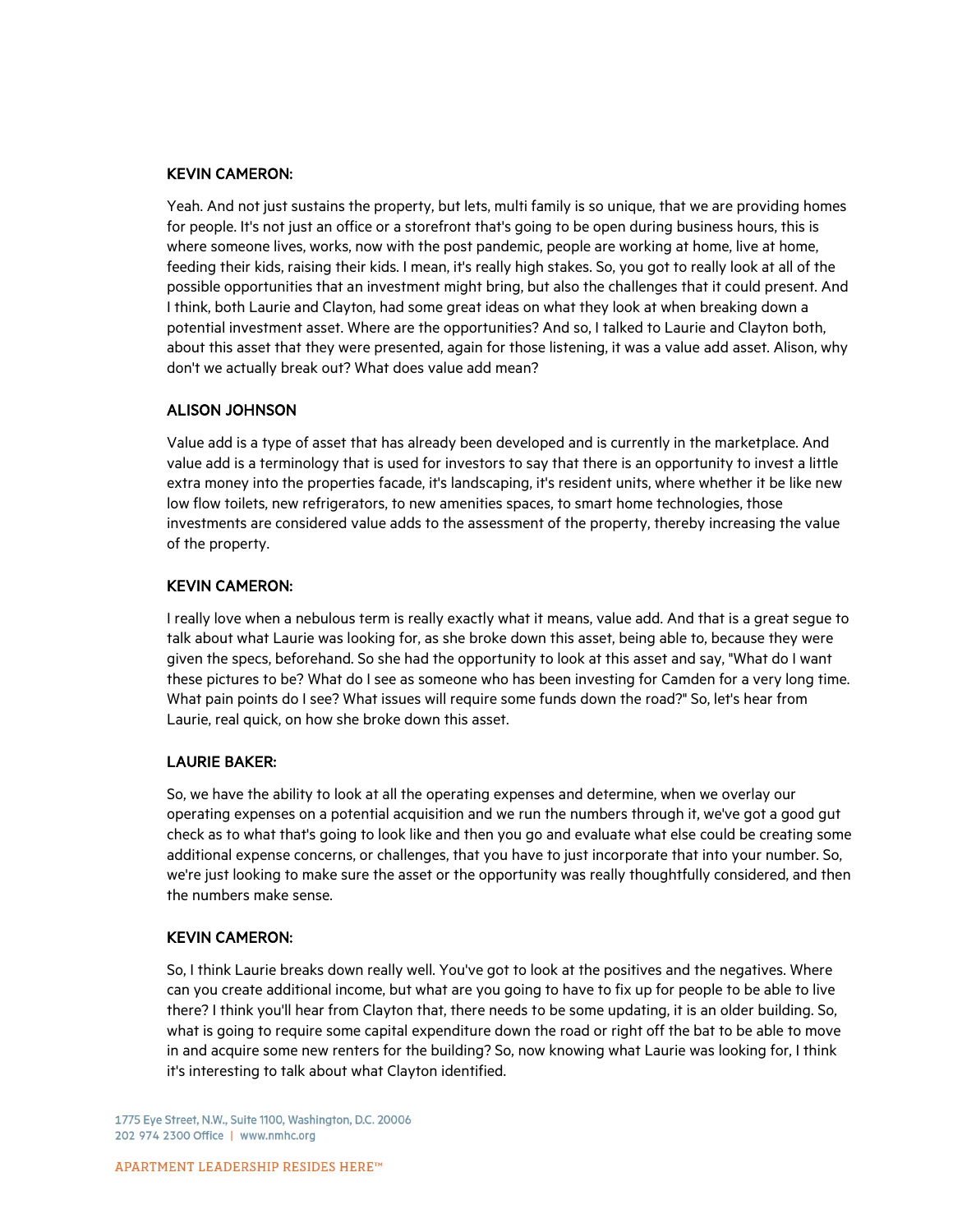#### CLAYTON WILLIAMS:

Yeah. This was funny, I actually didn't know that each person was given the same deal until a week before, which, I don't know, may be a blessing and a curse. I'm not sure if I would've approached it any differently, but I would say, like I mentioned, I really was looking for things that would differentiate my business plan from the others. And I knew that everyone was going to probably underwrite a very similar interior renovation scope, do the typical, like replace the cabinets, put in new flooring, paint it, just the common stuff. And so, I really spent most of my time focusing on the financials, focusing on other income, focusing on really the breakout of the rent role and how they were charging for rents.

And so, I'd say the two major pieces that I spent the most time on was one, the amenity premiums, which they had, it was interesting, the property has there's three floors. The first two floors were eight foot ceilings, the top floor was nine foot ceilings, and they were charging the same amount. There was no premium for having the nine foot ceiling versus eight foot ceilings. So, adding premiums there, adding premiums on the first floor, which is just better access to parking and the common areas. And then, there was a few units that had vaulted ceilings, we added some additional premiums there. So that was part one. And then on the other income items the property had been owned for 15 years by the previous owner, and I think, probably when they owned it, they were probably cash flowing really well and they weren't very focused on a lot of the other income items that they could have been charging for.

So, like there wasn't valet trash, they weren't charging for pet income and a couple other various items. And so, really digging in and understanding where, I called around the comps to figure out what they were charging. And there were several other income items that, ultimately, I added in. So, I would say the other income and the amenity premiums, on a capped value, it was almost \$10 million of value, once fully implemented. So those were really the two pieces where I spent the most time, and tried to figure out from an operational standpoint.

## KEVIN CAMERON:

It's so interesting to hear him walk through what he saw in this asset. I mean, I would've never thought that an apartment, that may have eight foot ceilings versus nine foot ceilings, or even vaulted ceilings, that makes it different. But just hearing someone break down what they believe could add value and be able to cover bad debt or provide some wiggle room for capital expenditures that need to happen, to replace something like that poly piping. So, it's just so interesting to hear where you can find opportunity.

#### ALISON JOHNSON

Yeah. And hearkening back to long ago, in episode one, we heard Ken talk about that. Remember he talked about when he first started out in the eighties, one of the first things he did when he joined Trammell Crow and moved to Texas, was he went to every property in the area and he walked it and he, air quoting here, kicked the tires on these properties. Where he looked at how many elevators were there? And was there a parking garage? Was there security? These are aspects of every built community, that an investor is looking at to say, "Does this compare with the properties around it? Does this meet what I think are the minimum elements or aspects of a property for the price I am paying? And depending on what I'm seeking in return for this property, whether it's an immediate return in a three to five year time frame or longer out such as like Camden does 10 to 15 years, at least, will my investment over time, repay me the interest and appreciation for what I put into it?"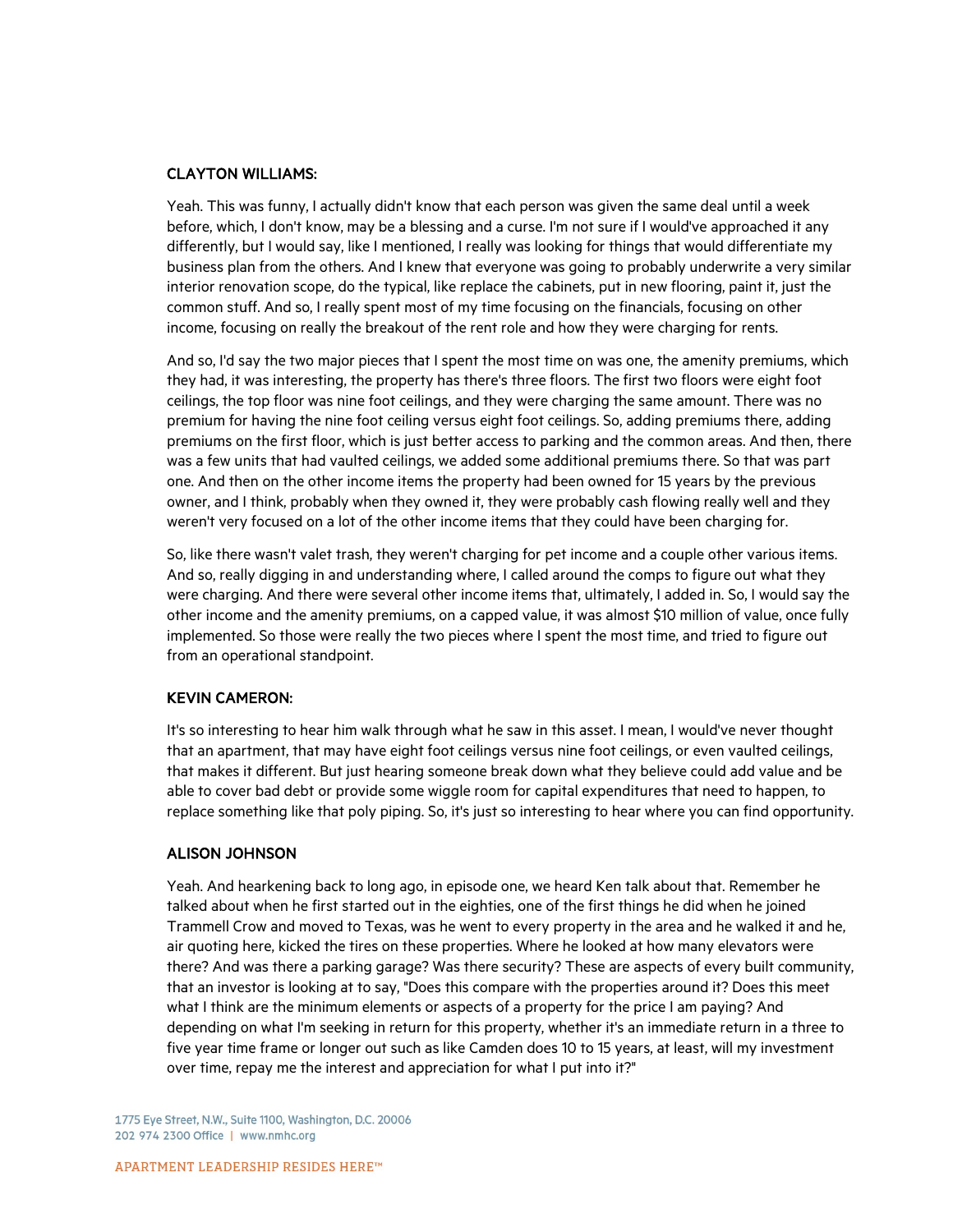Yeah. And I think, I mean, Clayton points out one of his biggest challenges in creating this presentation for this competition, is he couldn't go tour the asset itself or even neighboring. I think he mentioned as I was talking to him, that Carter-Haston has some assets in the area of Buckhead and Greater Atlanta, where he knew what he could do in that area, but I think it's a difference between buying a car online or being able to go look at the actual car you want to purchase yourself. There are little things you don't notice, unless you can absolutely see it for yourself.

## ALISON JOHNSON

Institutional owners and operators and managers, are managing communities and they know they're managing communities for their residents. There is also, a Pay the Piper, every owner and operator, is going to look to ensure that the value of the property is sustained per the commitments that they made to their investors. And so, that is why we're looking at the numbers here, because the numbers are important in making sure that this community continues to be operated, as a residence for renters, but also that there is enough revenue coming from this property, so they can invest in other properties and communities around the country.

## KEVIN CAMERON:

Yeah. And I think coming from Laurie's perspective on the operations side, you also have to think about, it's not just getting the bills paid, but it's paying the front desk staff who work at these, paying the maintenance staff, keeping the maintenance up, whether it's landscaping, whether it's trash, all these things cost money to be able to keep these, again, communities that we're creating, up and running for the residents to live there. So, at the end of the day, making sure that the balance sheets work, that the asset can continue to operate as a multifamily building is super important. So, at the end of the day, the numbers do matter, to an extent.

#### ALISON JOHNSON

They do.

## KEVIN CAMERON:

So, putting all that together, I think it'd be great to hear why Clayton won. Laurie gives a great breakdown. If you know the numbers are great, then you know it's going to work. The asset looks great, but what is it that made Clayton stand apart. And what makes any pitch stand apart? Going into an investment committee, you're going to hear multiple pitches for multiple different assets, but you only have a certain amount of money to invest. So, no one's picking a bad asset to present to an investment committee, unless they're bad at their job, but what is it that you're, you're going to get that green light. So, let's hear what Laura had to say about that.

#### LAURIE BAKER:

So yeah, you're going to be nervous about it, but you know what? I want to see some kind of enthusiastic energy shining through, as you are really excited about this deal. Tell me the story, help me understand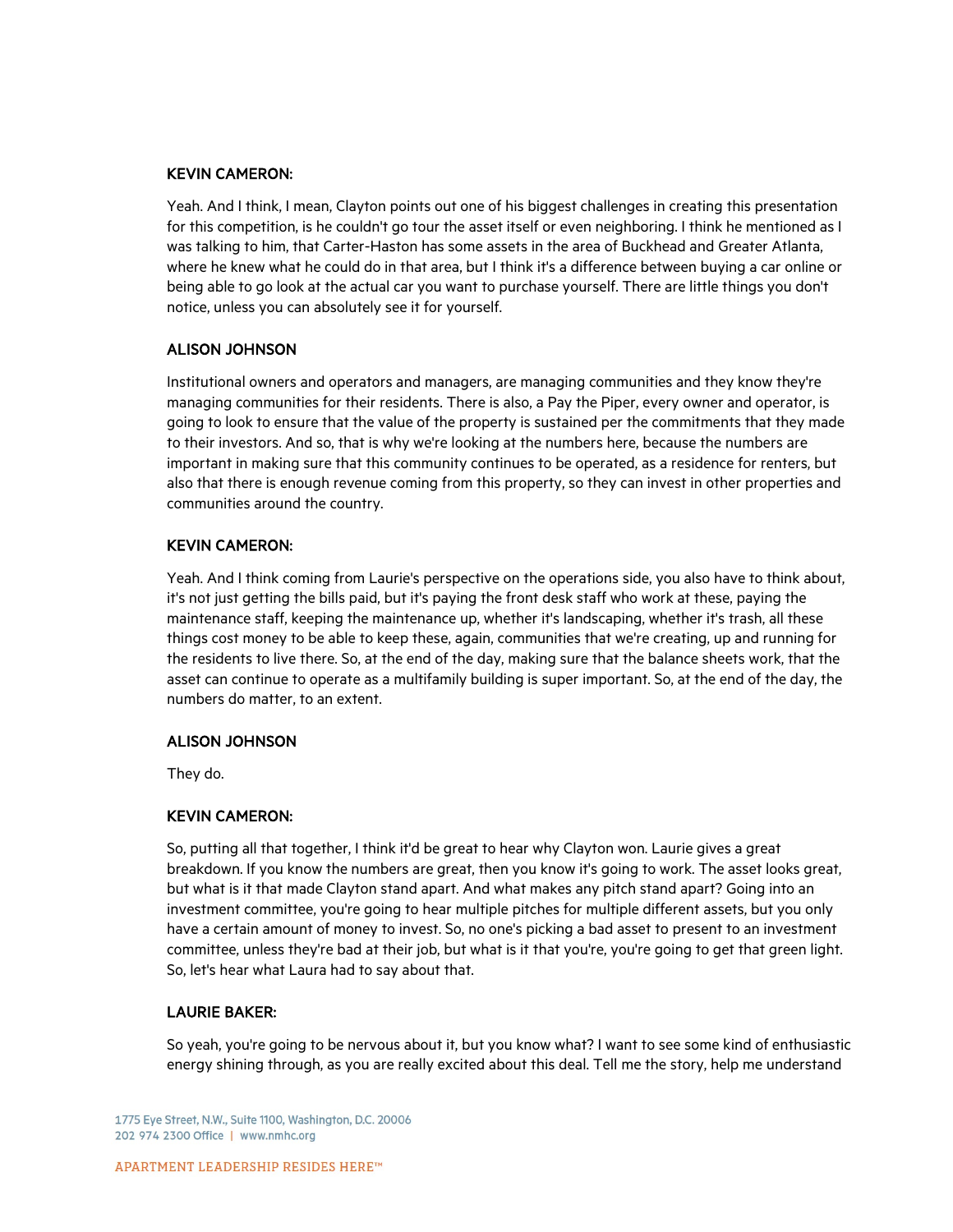why you think it's a good investment that we should be approving. Whether it's a 75 million deal, a hundred million deal. We're talking, these are significant dollars. They're there're risks there, but I want to see the passion behind it and make sure you're committed to executing the deal and you've done your homework and that comes through in a presentation. You can tell when somebody, they're commenting in the presentation, "Yeah, I've reached out to this group. I understand the market. Here's what's going on in the comps." I mean, the package always has this stuff, but I want to hear them talk about it and be convincing with the fact that, they put their own money into this deal. And we typically ask that, "Would you put your own money into this deal?" And if somebody hesitates, you're like, "All right, I'm a little worried, now."

## ALISON JOHNSON

Let's hear from Laurie, why Clayton, shined head and shoulders, above the others?

## LAURIE BAKER:

Well, first off, I'll just say, all three presenters did a really good job. Sharing their unique investment thesis and their perspectives. They all fielded the questions, really nicely. We think we weren't too hard on them but, but it's not for the faint of heart, let's face it, for any investment committee meeting, especially in front of a large audience.

## KEVIN CAMERON:

The added audience probably adds a little bit to it?

#### LAURIE BAKER:

If their peers and industry leaders, you look in the room and you're like, "Wow, they all really did a good job." It takes a little bit of courage and conviction to step up to the plate. So really, kudos to Eli Chester and Brian Kelly, who were competing up there. But in the end, Clayton just hit on all the issues and aspects of the deal, that we were looking for as judges, that and we had identified that really needed to be addressed, as I had mentioned earlier in my comments.

I think he did a really nice job at articulating, the strategy, putting together really clean slides. His slide decks were really easy to follow and understand and we thought that he had reasonable assumptions in his numbers. Although, I will point out, we didn't buy his exit cap rate at a 3.5 and gave him a little ribbing, but in the end, he took the trophy and I think, it was a great experience for all. And then, just inspiring to see how much work all three of the presenters did. It was very impressive.

#### ALISON JOHNSON

I think Laurie's comments here also illustrate, dare I say it, the art of the pitch, it takes confidence, as well as, financial understanding to deliver a pitch well, and convincingly.

## RICARDO RIVAS: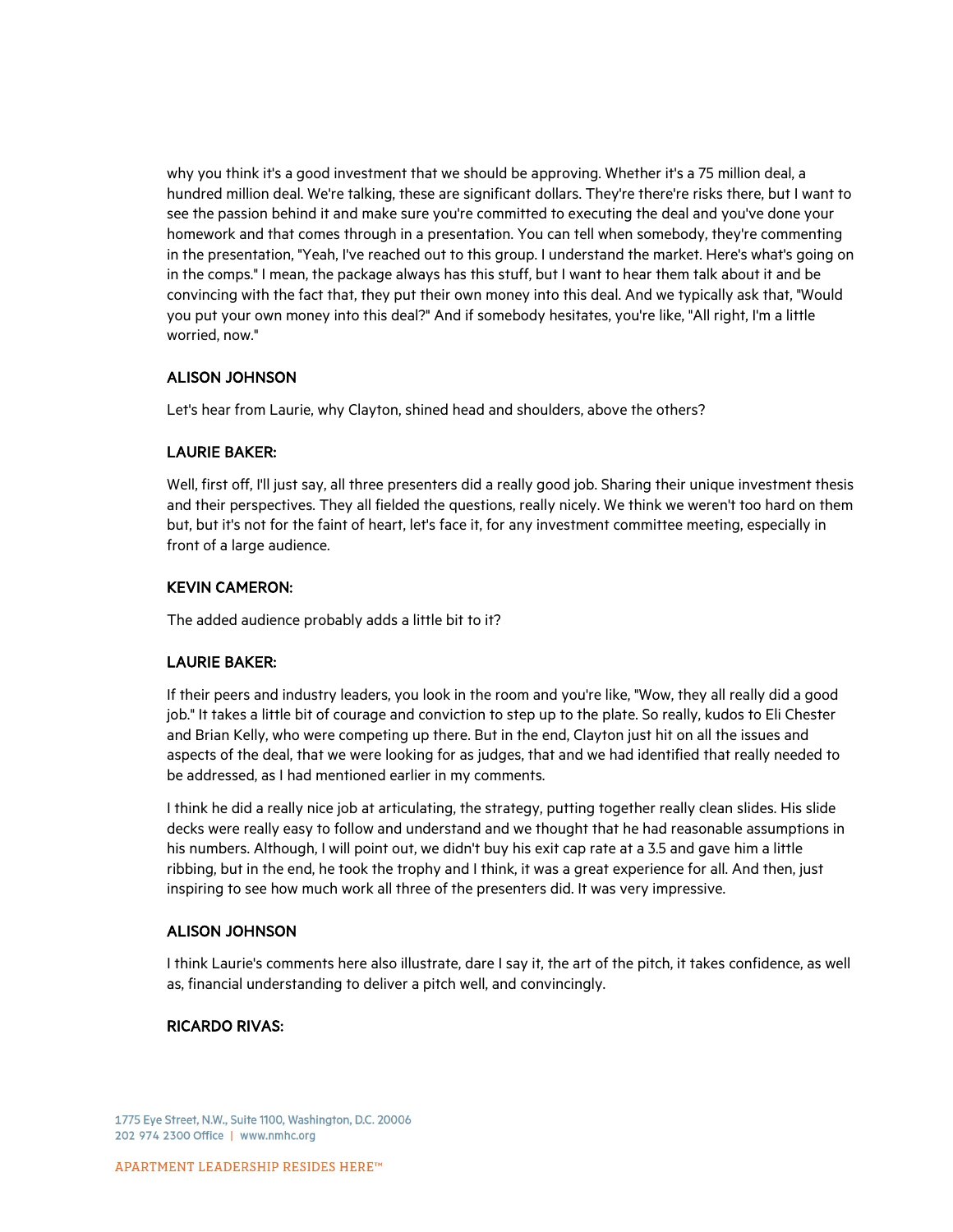And Clayton, we had to admit, we were a little shocked by the pricing that you were looking to exit, and the pricing you wanted to pay for it, but we got to say, we were really impressed with also, with your presentation on the detail and all the ways you analyzed it. So with that said, Clayton, I think you're going to take the trophy.

## CLAYTON WILLIAMS:

All right.

## RICARDO RIVAS:

Yeah. Excellent.

## ALISON JOHNSON

So Kevin, what we just heard was a live recording of Ricardo Rivas, CEO of Allied Orion Group out of, I believe, it's Houston, Texas, who is one of the judges for the Young Guns Pitch Competition, sharing the judges decision in Clayton's favor for the pitch competition. So, that was the big reveal, and we've had now an opportunity to talk about what makes a convincing presentation, specifically from Laurie Baker's point of view and Clayton's point of view, as they were present in the competition itself. So listener, for your background, I had an interview with Field Stern, Managing Director of Investments at Redwood Capital Group, in Chicago, Illinois, who is the incoming chair of the Emerging Leaders committee, for NMHC, and Rishi Gupta, Partner and Managing Director of investments, at Eagle Rock Properties in New York, who is the incoming Co Vice Chair of Emerging Leaders. He serves alongside with Tessi Dahlen of Bell Partners. So, I asked Rishi and Field, what it is about the Young Guns Competition that makes it such a popular event, for the record, the first voice you hear on this recording is Rishi's and the second is Field's.

## RISHI GUPTA:

So, I've always enjoyed the Young Guns Competition, I always thought it was a rare platform where you can see how best in class firms, are looking at different investments and hear how leaders of the industry, who are on the panel, respond to these investment professionals. So, it was always my favorite part of the program, I really feel like it's one of the unique opportunities for people who are emerging as leaders to be in front of a very large audience within our industry, some of the best and the brightest, and trying to cultivate that, and push the envelope on that, was something that I thought would be important.

## FIELD STERN:

The one thing that we've always been quote/unquote, famous for, is this young guns panel. I think for the folks that had the ability and the benefit to actually see the Young Guns panel last week, Rishi and team, did a tremendous job, of really, changing the overall landscape of the presenting and pitching to the mock investment committee. It's always been difficult to find people to participate, just because everybody is super busy, both presenters and folks on the mock investment committee and Rishi, who is supported by Peter and Chris, did an excellent job getting Ricardo Rivas, Sue Ansel and Laurie Baker to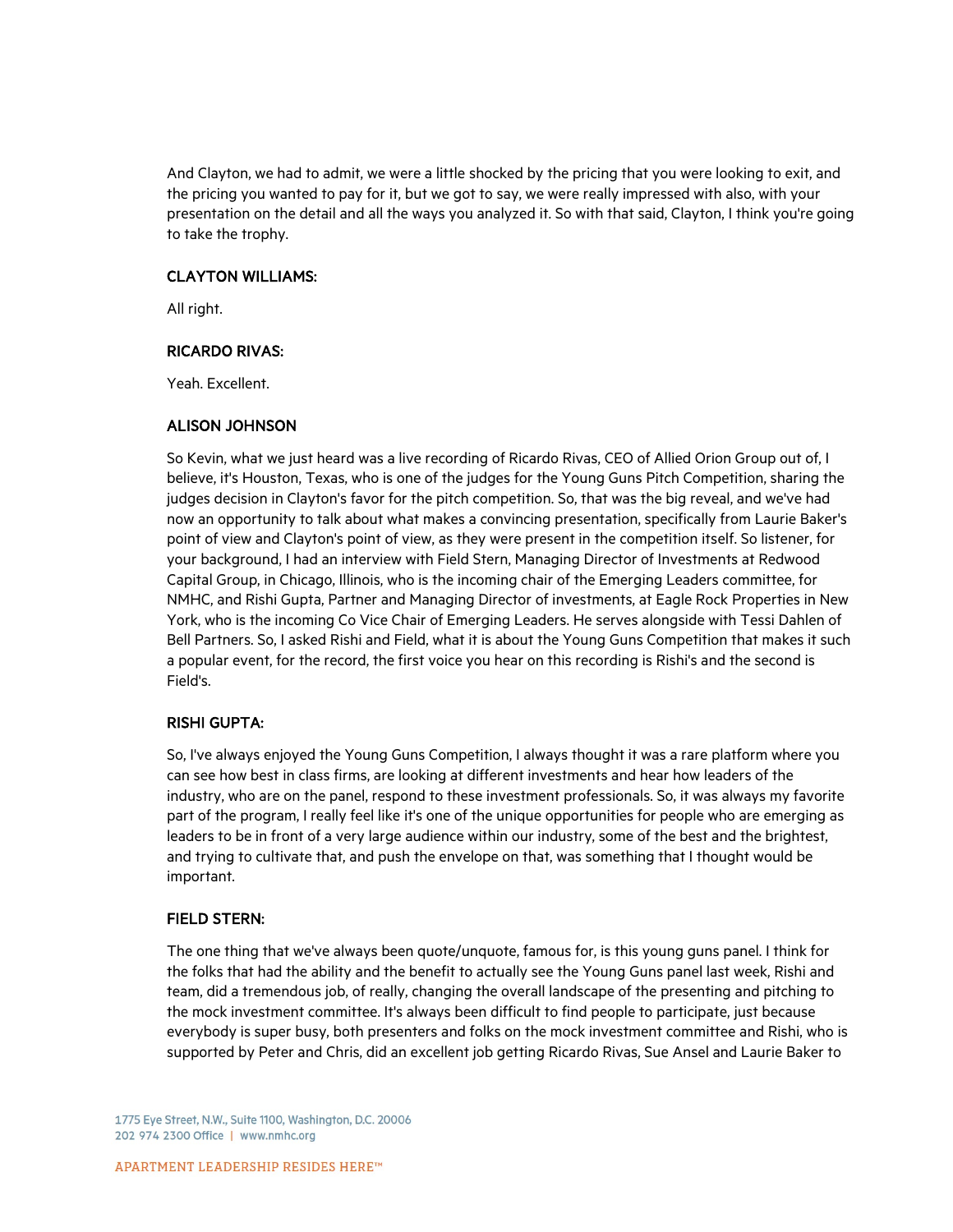join as judges on the mock investment committee. And I think what's special about that, is focusing in on Ricardo.

Ricardo was part of the EL program. I don't know if it was eight or nine years ago, but to be able to take someone who is initially part of the beginning of the program, and highlight him now as a judge on the panel is just something special. And I think it helps solidify the importance of the networking that the EL committee kind of offers. And so, for folks that are interested on the investment side, it's just a great introductory, as Rishi said, to be able to kind of look at how companies that we're competing against, that we're seeing active in the industry, look at potential investment opportunities, but it's also great to be able to see how senior leadership folks actually think about those investments and be able to go back and forth on a Q and A.

## ALISON JOHNSON

All right, so in effect, what we're hearing from them, is that this is a showcase, not only of talent, but a way from members of the multi-family peer community, to openly practice, listen, and learn about how to craft a successful pitch.

## KEVIN CAMERON:

Yeah. I mean, it's such a unique opportunity. You don't often, arguably ever in the business world, get a trial run at your job. You don't get, besides like an interview, you don't get opportunities to practice your pitch or go in and hone your skills, other than actual live, on the wire, presentations. So, I think it offers such a great opportunity for the up and comers in the industry to hone those skills. And not only that, but hone their skills in front of group of people who could be hiring.

#### ALISON JOHNSON

Absolutely, this competition has given us a perfect example of growth opportunities that you just referenced, with Ricardo Rivas. You cannot say that all growth track records are going to be like Ricardo's, but it is a great illustration of, about how this industry and this network is supportive of young professionals who want to engage, who want to learn and who want to develop.

So, we're going to talk a little bit more about this brand, of the Young Guns Competition, with Rishi and Field. And I talked to them really about, this is such a respected and fun program at NMHC's annual meeting. I mean, what were you thinking in redesigning it and why? Why would you take something that has proven successful, and proven attractive to an audience, and restructure it? So basically, why change it at all?

#### FIELD STERN:

Historically Alison, the way that this worked is, there were three investment professionals that pitched a deal that the company that they worked for recently acquired, whether that was in the last couple months or the last year, the EL committee selected three individuals to pitch a deal that each of their firms acquired.

#### RISHI GUPTA: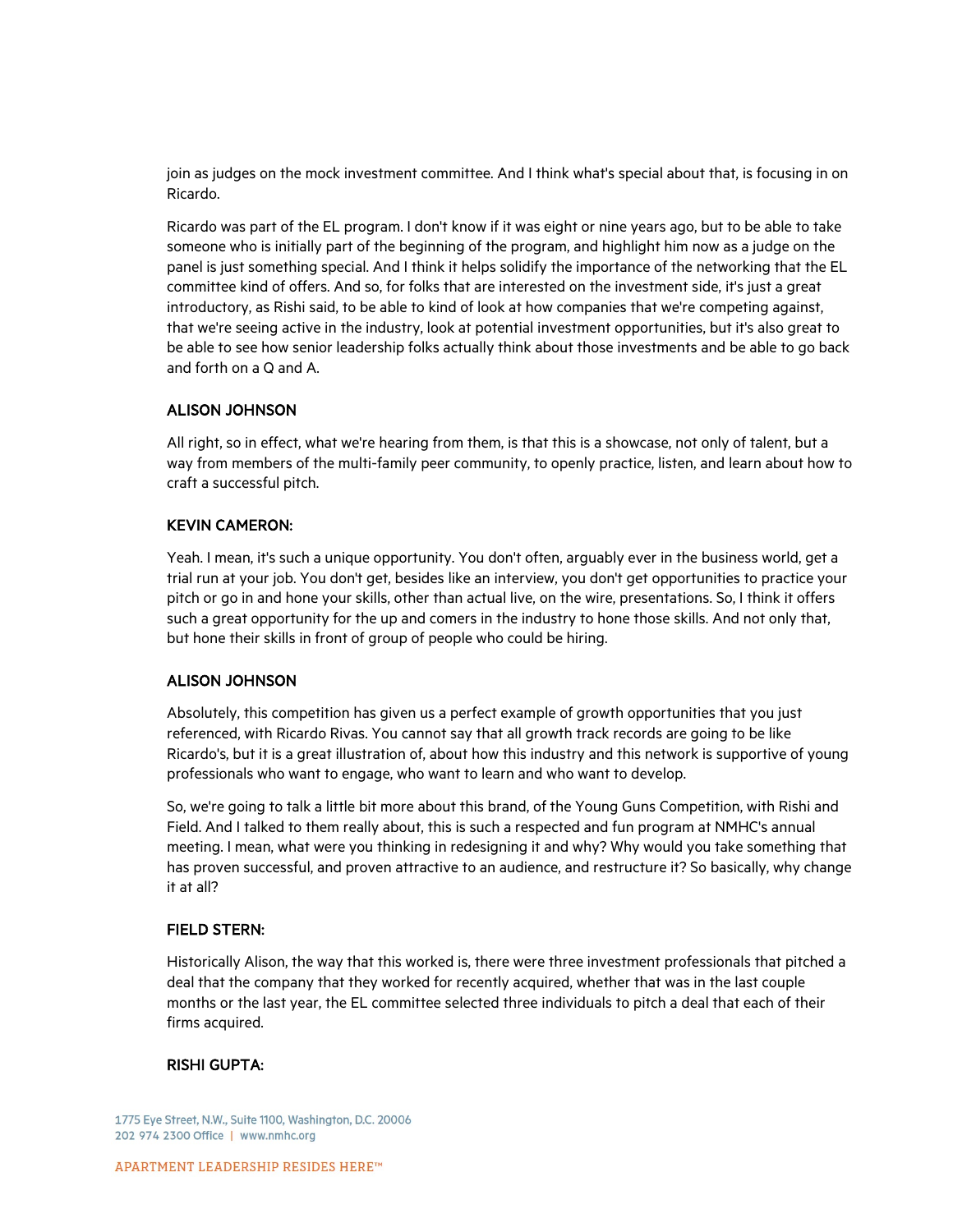One of the things that we found, from years prior, as Field was describing, was in addition to being from people's individual firms, we'll typically have a deal from every, call it, food group. Different risk spectrums, one value add deal, one core deal, and one development deal. And I think what was happening and what we found in the past were, the evaluation by the panel, it was hard to disassociate the deal, and the merits of the deal itself and the quality of the deal, with how good did the presenter frame and present and provide the information and then respond to questions. And so, we did a few things different, but that was what we were trying to address.

The other aspect that we were trying to address, was the selection process. In the past, the way that the presenters were selected, was oftentimes through word of net mouth through the EL committee members networks. We wanted to open it up to the overall Emerging Leaders list of, I would think, over several thousand members. And so, we opened it up as an application. We selected three presenters, and those were the three presenters that presented Brian Kelly from LivCore, Eli Chester from Blaze Capital Partners and Clayton William from Carter-Haston. Three amazing presenters.

Now the format was, we took actually a real property that existed in the market and that had been for sale. And then we took the information that was there and we modified it. One, we modified it to make sure it continued to be anonymous, the property, but then we also modified it to make sure it reflected a lot of the nuances that we see today, as investment professionals, when analyzing, underwriting and pursuing the acquisition of a property. We wanted to make sure that it was very relevant from a time standpoint. So that was the third element, of what we changed, to make sure that the discussion was healthy around those elements that Field's firm looks at, my firm looks at and how are other firms addressing those items?

And so everyone had the same case and everyone could take whatever approach they wanted. And the idea was for them, regardless of their price, it was for them to provide a cogent presentation and argument for why they wanted to invest in the property and how were they looking at it. And then, with a real focus on not giving the background of the investment, but really what was the thought process on capitalization, on hold time, on how you wanted to do unit renovations? How are you dealing with bad debt? How are you dealing with trade outs? And then the judges could ask very targeted and thoughtful questions, because they're not familiar with the single case, they could ask very targeted questions about the differences between people's approach and I think that's what ultimately got us to the winner, which was Clayton Williams from Carter-Haston.

#### ALISON JOHNSON

Kevin, you said it, like how many opportunities do you have to practice a pitch? It's normally a real deal, air quote, a real deal, on the job learning process.

#### KEVIN CAMERON:

Yeah. It is honestly a real world, midterm project.

#### ALISON JOHNSON

I asked Rishi, if the strategy for standardizing the deal and the scope of the Young Guns Program ultimately worked out the way he thought it would. Here's what he had to say.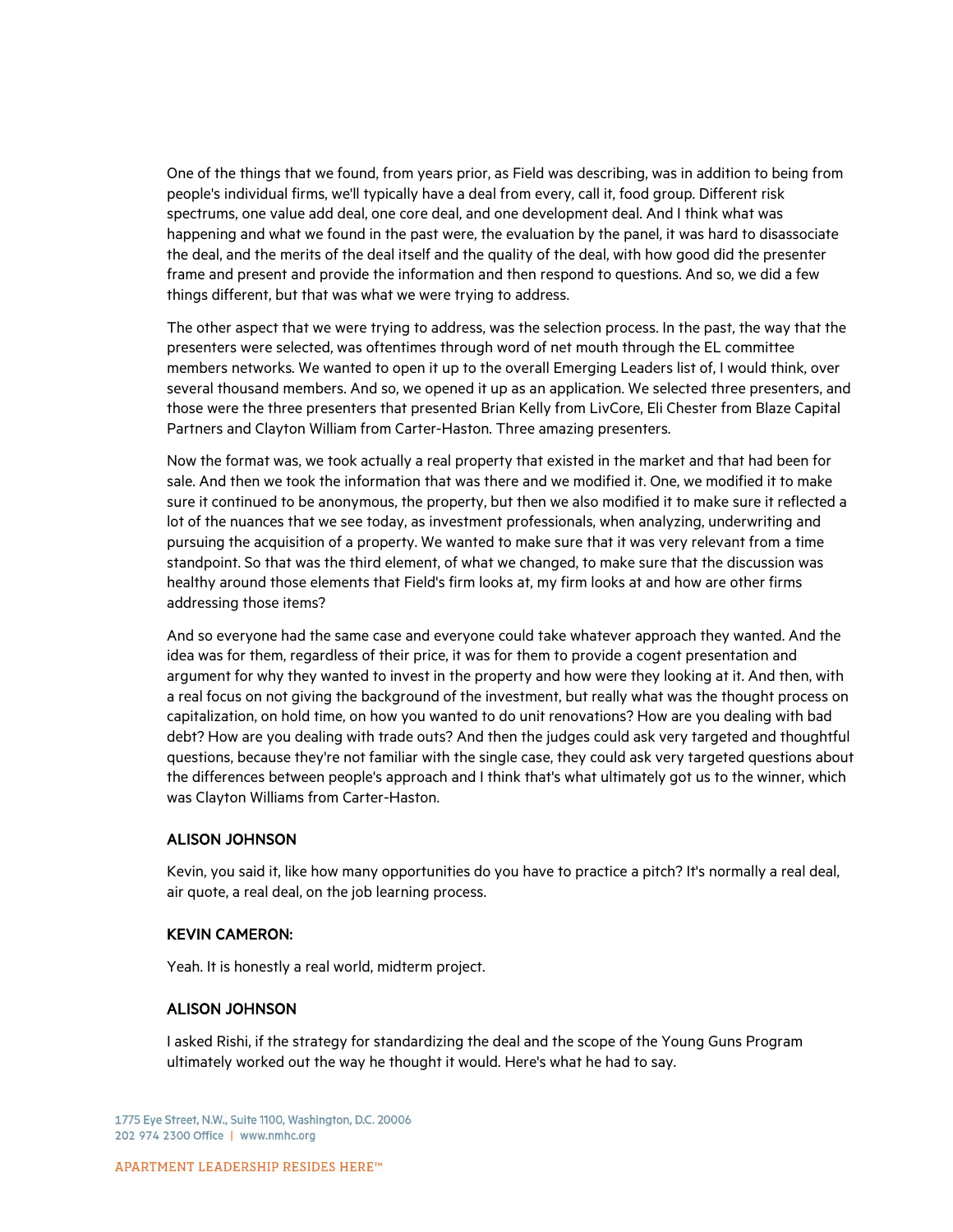## RISHI GUPTA:

Absolutely, and it also allowed different people to take different approaches, there wasn't a right answer. We had, one person look at it as a three year hold, another as a five year hold, another as a seven to 10 year hold. We had different prices, ranging from high eighties to mid nineties, high nineties. And everyone had different capitalization structures, renovation programs, and it really allowed people to discuss the deal on the same aspects, but then have a very, a very different perspective.

## KEVIN CAMERON:

I think it's great. I think the improvements that Rishi and Field and Peter and Chris made, I think is only going to make the program stronger going forward. I hope it brings folks more folks into the fold to take advantage of this opportunity. Cause I really like we keep saying it is such a unique opportunity to build your professional skills, as an investment professional. Or, like you said earlier, you may not work in investments, but you may know these numbers and know how these deals break down, and maybe it's something you want to give a shot, give it a shot.

#### ALISON JOHNSON

Absolutely. And take your chance as a pitcher in the Young Guns Competition.

## KEVIN CAMERON:

And I mean, we actually asked all of our guests on today's episode, for a little bit of advice about, approaching this competition in general, approaching pitching in the real world, how to approach investment committees. And I think it would be great to play a few clips of what Clayton, Field and Rishi had to say, to give some advice to our listeners, who may be interested.

#### ALISON JOHNSON

We'll hear from Clayton first, what his advice for future presenters and participation in the Young Guns means.

## CLAYTON WILLIAMS:

You know, first of all, I would say it's a great experience, just from thinking about making a business plan for someone, in a setting that is different than your own investment committee, definitely, it makes you think a little bit differently, which was a fun thing about this. And just opened up my mind a little bit on just underwriting and just the general pitch.

## KEVIN CAMERON:

I think that's some great advice from Clayton on how to approach the Young Guns Pitch Competition for future participants. And I think you asked Field and Rishi more about what they learned, what they wish they knew, going forward for their first pitch. I think let's hear from them about what they had to say.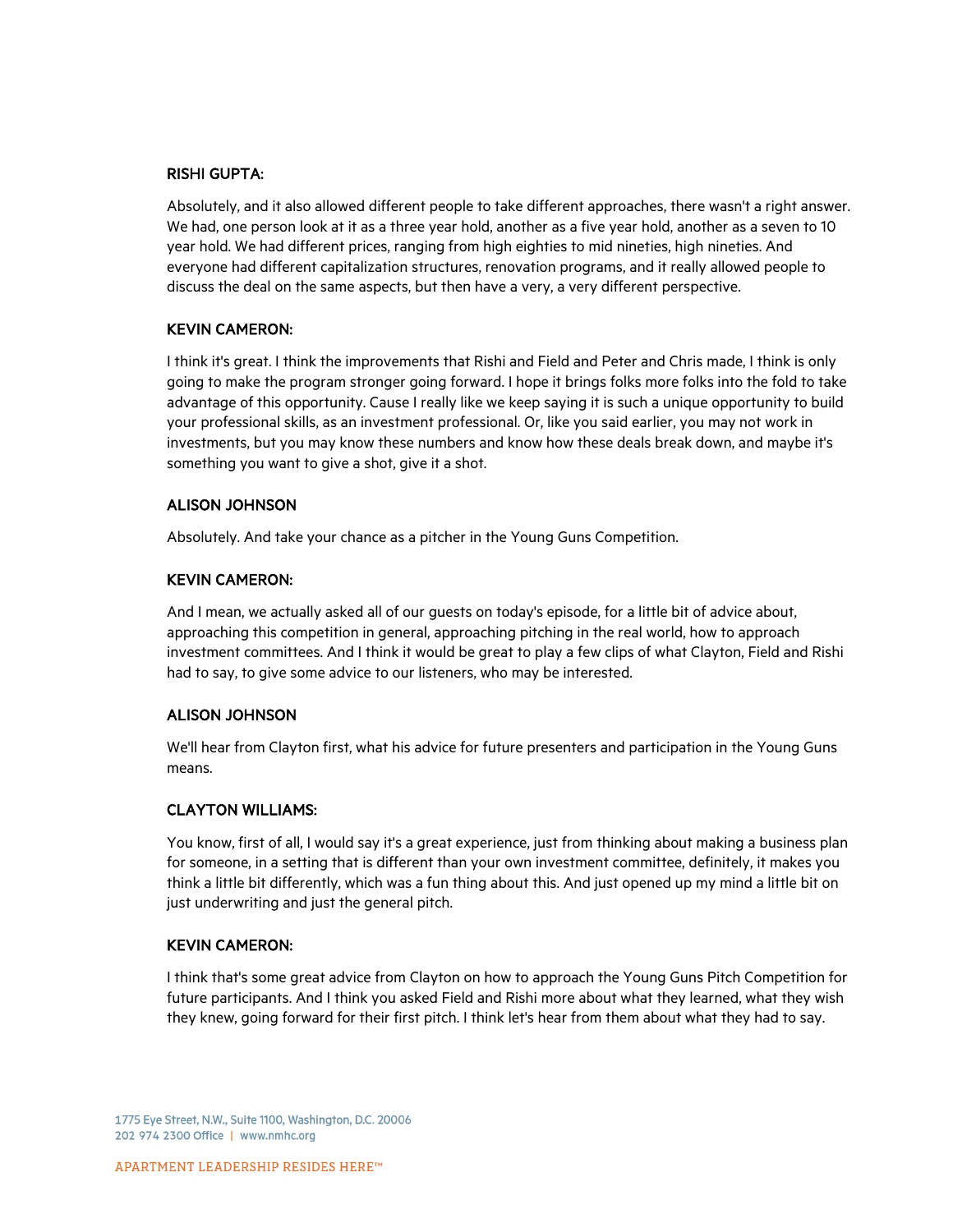#### FIELD STERN:

Any sort of investment professional that has to stand up and act as a salesman and a steward of a deal, to an investment committee, there are so many different paths that you can take, to ultimately try and get everybody on the same page, to be in a position to approve a deal and make an investment. And so, I think I would've wish that I understood how much time I really had, I probably spoke straight, in my first committee meeting, for 20, 25 minutes and probably answered, unexpectedly, everybody's questions to ultimately result in just getting a simple approval, rather than having any sort of Q and A. And so, I think about each time my team's going into an IC, what are the hot points? What should we focus on? What shouldn't we focus on? And adjust the pitch accordingly.

## RISHI GUPTA:

Yeah. I mean, I think that's absolutely right. There's a few things that I think about when discussing a deal and especially, if you think about it, in an investment committee format, many of the investment committee members may not be on the day to day with you. The discussions where I've seen the investment committee, the most successful pitch is when it is a collaborative discussion. When you are able to articulate why the investment professional likes the property, why would it be a creative to the overall portfolio. And then you have investment committee members who are asking questions that are targeted towards the things that really matter. The other aspect of it is, you always want to be even handed when you're presenting. Early on, I think a lot of young investment professionals, they want to be positive.

Here are all the reasons why we should buy the deal. And so they get into the sales, as Field said, but I think you end up losing the audience when the discussion's very one sided. And so, you always want to make clear to the investor community members, that we looked at all different aspects, here are the things that we were concerned about, and here's why we're no longer concerned, or here are the things that we're concerned about that we still are concerned about, but this is how we got over it. And so, providing a balanced approach, I think just ends up getting a better result out of your presentation,

#### ALISON JOHNSON

The guidance that Field and Rishi, both give, to their teams and to themselves, is take your time, know your deal and make sure that you're delivering the material about the project, in a conversational way. You are engaging a partner and make space for that partnership to exist.

#### KEVIN CAMERON:

Yeah. I think doing your homework, like you said, knowing your deal. And I think it goes back to what Laurie said at the beginning of the episode, that she's looking for a pitch. When you come into her invest committee, would you put your own money behind this. Know your deal inside and out and why you would invest your own capital, would this investment committee not be here? I think that's such a powerful way to frame how you need to go into these conversations.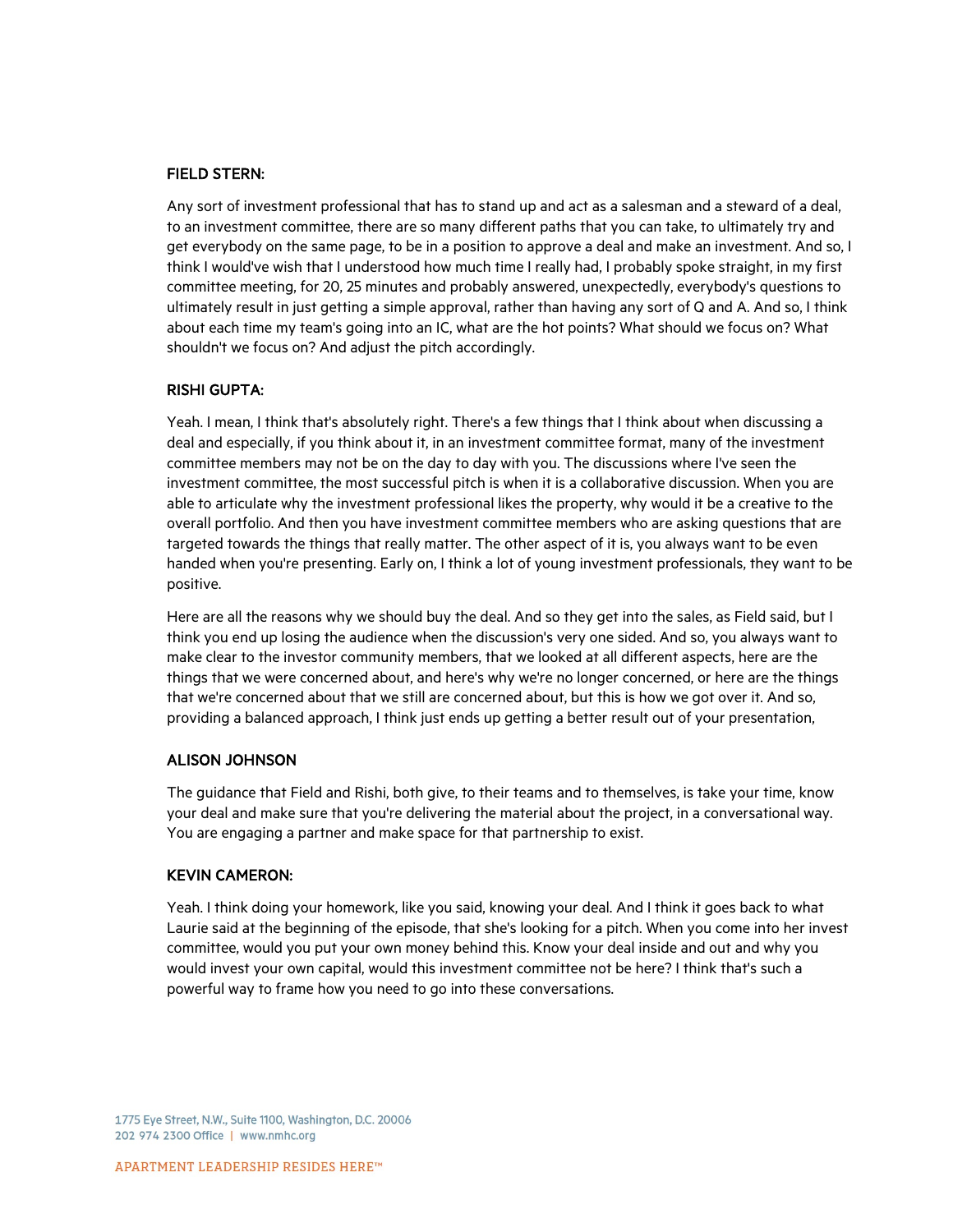#### ALISON JOHNSON

Absolutely. So, little plug if we might, for the Emerging Leaders committee, definitely we'll put this on our website or in the podcast notes for you all, but check out www.nmhc.org/emergingleaders to learn a little bit more about that program and the leadership and the activities that they do, because I'll tell you, Kevin, this is probably one of the most active networks we have within NMHC.

## KEVIN CAMERON:

And, a little plug for next month's episode. We will be talking with another individual who started off on the Emerging Leaders committee is now running his own company and working for the governor of a very large state, I'm not going to spoil any of the details, but you'll have to listen next month.

## ALISON JOHNSON

Yes, no spoilers! You have to subscribe to hear that next month. Exactly, there are so many exciting things that happen with this member group and speaking of exciting things, Rishi gave us a little spoiler, not too much of one, but a little spoiler about what they're thinking for next year's Young Guns Competition.

## RISHI GUPTA:

It's not confirmed yet, but we are trying to figure out if there's a way we can continue to push the envelope on the Young Guns. I think one of the things that we've seen, is we have a lot of amazing people within our industry, not just acquisitions people who can evaluate deals. If anybody has ideas and thoughts and they want to be part of it, we welcome that.

#### ALISON JOHNSON

So with that, I think we're done with this episode. What do you think Kevin?

#### KEVIN CAMERON:

Episode two is a wrap.

#### ALISON JOHNSON

Thank you, to our audience. Thank you, to the NMHC members for helping us out. Really appreciate Laurie Baker.

#### KEVIN CAMERON:

Clayton Williams.

#### ALISON JOHNSON

Rishi Gupta, and Field Stern for contributing to this month's episode.